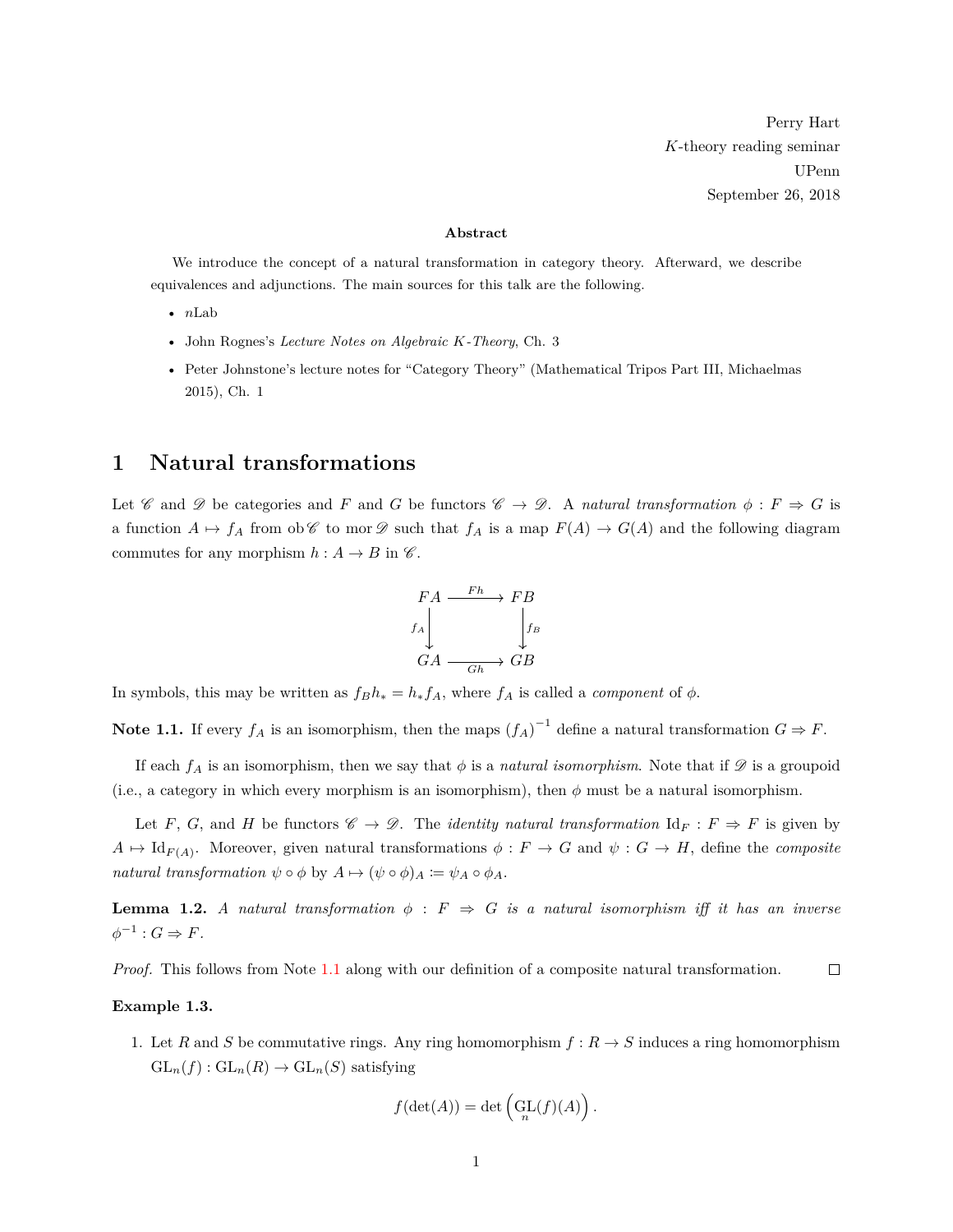By viewing  $GL_n$  and  $R \mapsto R^*$  as functors from **Ring** to **Grp** and  $\det_R : GL_n(R) \to R^*$  as a morphism in **Grp**, we see that  $\det_R$  defines a natural transformation  $\phi$  :  $GL_n \Rightarrow f^*$  where  $f^*$  denotes  $f\restriction_{R^*}: R^* \to S^*.$ 



- 2. Consider the power set functor  $\mathcal{P}:$  **Set**  $\rightarrow$  **Set** defined on objects by  $A \mapsto \mathcal{P}(A)$  and on morphisms *g* by  $\mathcal{P}g(S) = g(S)$ . Then the function  $f_A : A \to \mathcal{P}(A)$  given by  $a \mapsto \{a\}$  defines a natural transformation  $\phi$  : Id<sub>Set</sub>  $\Rightarrow \mathcal{P}$ .
- 3. Set  $\mathscr{C} = \mathscr{D} = \mathbf{Grp}, F = \text{Id}_{\mathscr{C}}$ , and  $G = (-)^{ab}$ . Then given a group *H*, the natural projection  $f: H \to H^{ab}$  induces a natural transformation  $\phi: F \Rightarrow G$ .
- 4. We can view preorders  $(P, \leq)$  and  $(Q, \leq)$  as small categories and functors  $F, G : P \to Q$  as orderpreserving functions. Then there is a unique natural transformation  $\phi : F \Rightarrow G$  iff  $F(x) \le G(x)$  for every  $x \in P$ .
- 5. The inversion isomorphism from a group *G* to its opposite group *G*op defines a natural transformation  $\phi: \text{Id}_{\text{Grp}} \to ((-)^{\text{op}} : \text{Grp} \to \text{Grp}).$  In this sense, *G* is naturally isomorphic to  $G^{\text{op}}$ .

**Definition 1.4.** Let  $\mathscr C$  and  $\mathscr D$  be categories with  $\mathscr C$  small. The *functor category* **Fun** $(\mathscr C, \mathscr D)$  has functors  $F: \mathscr{C} \to \mathscr{D}$  as objects and natural transformations as morphisms.

*Remark* 1.5*.* Any Grothendieck universe models ZFC, in particular Replacement. This ensures that for any two functors  $F, G : \mathscr{C} \to \mathscr{D}$ , the class of natural transformation  $\phi : F \Rightarrow G$  is a set so long as  $\mathscr{C}$  is small. This means that  $\text{Fun}(\mathscr{C},\mathscr{D})$  is locally small, a condition of our definition of a category.

**Definition 1.6.** Given a category  $\mathscr{C}$ , the *arrow category* Ar( $\mathscr{C}$ ) of  $\mathscr{C}$  has as objects morphisms  $f: X_0 \to X_1$ in  $\mathscr C$  and as morphisms  $M : (f : X_0 \to X_1) \to (g : Y_0 \to Y_1)$  the pairs  $(M_0, M_1)$  of morphisms  $M_0 : X_0 \to Y_0$ and  $M_1: X_1 \to Y_1$  such that



commutes.

**Note 1.7.**

- 1.  $\text{Ar}(\mathscr{C}) \cong \text{Fun}([1], \mathscr{C}).$
- 2. **Fun**( $\mathscr{C} \times \mathscr{D}, \mathscr{E}$ ) ≅ **Fun**( $\mathscr{C},$  **Fun**( $\mathscr{D}, \mathscr{E}$ )).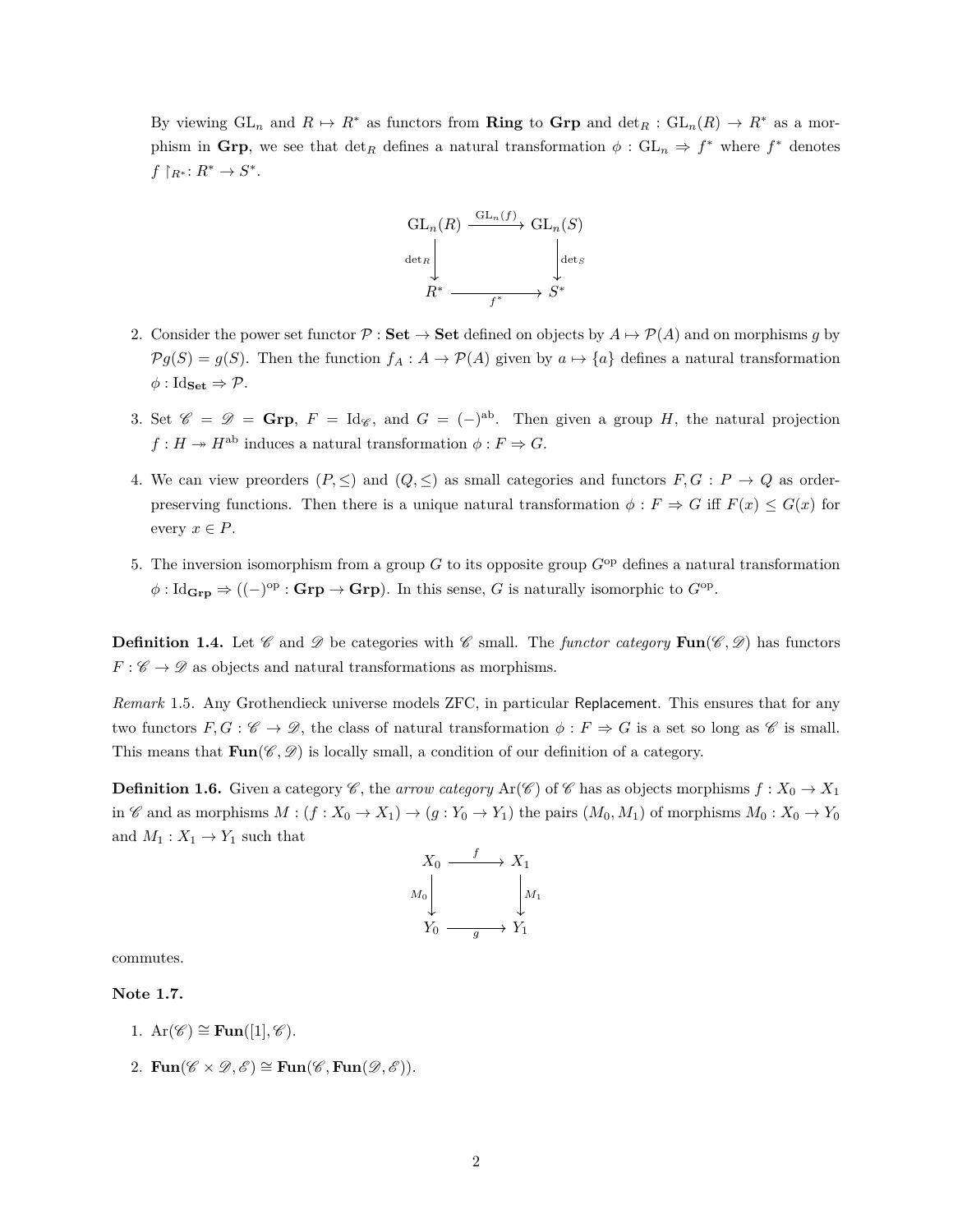## **2 Equivalences**

Usually, it is useful to make our notion of *sameness* between categories weaker than *isomorphism*.

**Definition 2.1.** A functor  $F : \mathscr{C} \to \mathscr{D}$  is an *equivalence* if there is a functor  $G : \mathscr{D} \to \mathscr{C}$ , called the *quasi-inverse of F*, such that  $F \circ G \cong \text{Id}_{\mathscr{C}}$  and  $G \circ F \cong \text{Id}_{\mathscr{D}}$ . In this case, we say that *F* and *G* are *equivalent categories*. Moreover, we say that a property of  $\mathscr C$  is *categorical* if it is invariant under categorical equivalence.

**Example 2.2.** Let *k* be a field. Let the category  $\textbf{Mat}_k$  have natural numbers as objects and morphisms  $n \to p$  given by  $p \times n$  matrices over *k*. Let **fdMod** denote the category of finite-dimensional vector spaces with linear maps as morphisms. These two categories are equivalent. Indeed, send the natural number *n* to  $k^n$  in one direction and the space *V* to dim *V* in the other direction.

**Definition 2.3.** A functor  $F : \mathscr{C} \to \mathscr{D}$  is *essentially surjective* if for each object *Z* of  $\mathscr{D}$ , there is some object *Y* of  $\mathscr C$  such that  $F(Y) \cong Z$ .

<span id="page-2-1"></span>**Theorem 2.4.** *A functor is an equivalence if and only if it is full, faithful, and essentially surjective.[1](#page-2-0)*

**Definition 2.5.** A *skeleton* of  $\mathscr{C}$  is a full subcategory  $\mathscr{C}' \subset \mathscr{C}$  such that each element of ob  $\mathscr{C}$  is isomorphic to exactly one element of ob  $\mathscr{C}'.$ 

An application of Theorem [2.4](#page-2-1) yields the following result.

<span id="page-2-2"></span>**Lemma 2.6.** Let  $\mathscr{C}'$  be a skeleton of  $\mathscr{C}$ . Then the inclusion functor  $\mathscr{C}' \hookrightarrow \mathscr{C}$  is an equivalence.

<span id="page-2-3"></span>**Lemma 2.7.** *Any two skeleta*  $\mathscr{C}', \mathscr{C}'' \subset \mathscr{C}$  *are isomorphic.* 

*Proof.* Define  $F: \mathscr{C}' \to \mathscr{C}''$  on objects by  $F(X) = Y$  where  $X \cong Y$  via a chosen isomorphism  $h_X$  and on morphisms  $f \in \mathscr{C}(X, Y)$  by  $F(f) = h_Y \circ f \circ (h_X)^{-1}$ . To get  $F^{-1}$ , define  $G : \mathscr{C}'' \to \mathscr{C}'$  by similarly choosing an isomorphism  $(h_X)^{-1}$  for each  $X \in ob \mathscr{C}''$ .  $\Box$ 

*Remark* 2.8*.* Both Lemma [2.6](#page-2-2) and Lemma [2.7](#page-2-3) are logically equivalent to the axiom of choice, as is the statement that every category admits a skeleton.

# **3 Adjunctions**

### **Definition 3.1 (Yoneda).**

- 1. Let  $Z \in ob \mathscr{C}$ . Define the contravariant functor  $\mathcal{Y}_Z : \mathscr{C}^{op} \to \mathbf{Set}$  on objects by  $Y \mapsto \mathscr{C}(Y, Z)$  and on morphisms by sending  $f: X \to Y$  in  $\mathscr{C}$  to the map  $f^* : \mathscr{C}(Y, Z) \to \mathscr{C}(X, Z)$  given by  $g \mapsto gf$ . We call  $\mathscr{C} (-, Z) \coloneqq \mathcal{Y}_Z$  the set-valued functor *represented by Z* in  $\mathscr{C}$ .
- 2. Let  $X \in ob \mathscr{C}$ . Define the functor  $\mathcal{Y}^X : \mathscr{C} \to \mathbf{Set}$  on objects by  $Y \mapsto \mathscr{C}(X, Y)$  and on morphisms by sending  $g: Y \to Z$  to the map  $g_* : \mathscr{C}(X, Y) \to \mathscr{C}(X, Z)$  given by  $f \mapsto gf$ .

We call  $\mathscr{C}(X, -) := \mathcal{Y}^X$  the set-valued functor *corepresented by* X in  $\mathscr{C}$ .

<span id="page-2-0"></span><sup>&</sup>lt;sup>1</sup>Theorem 3.2.10 (Rognes).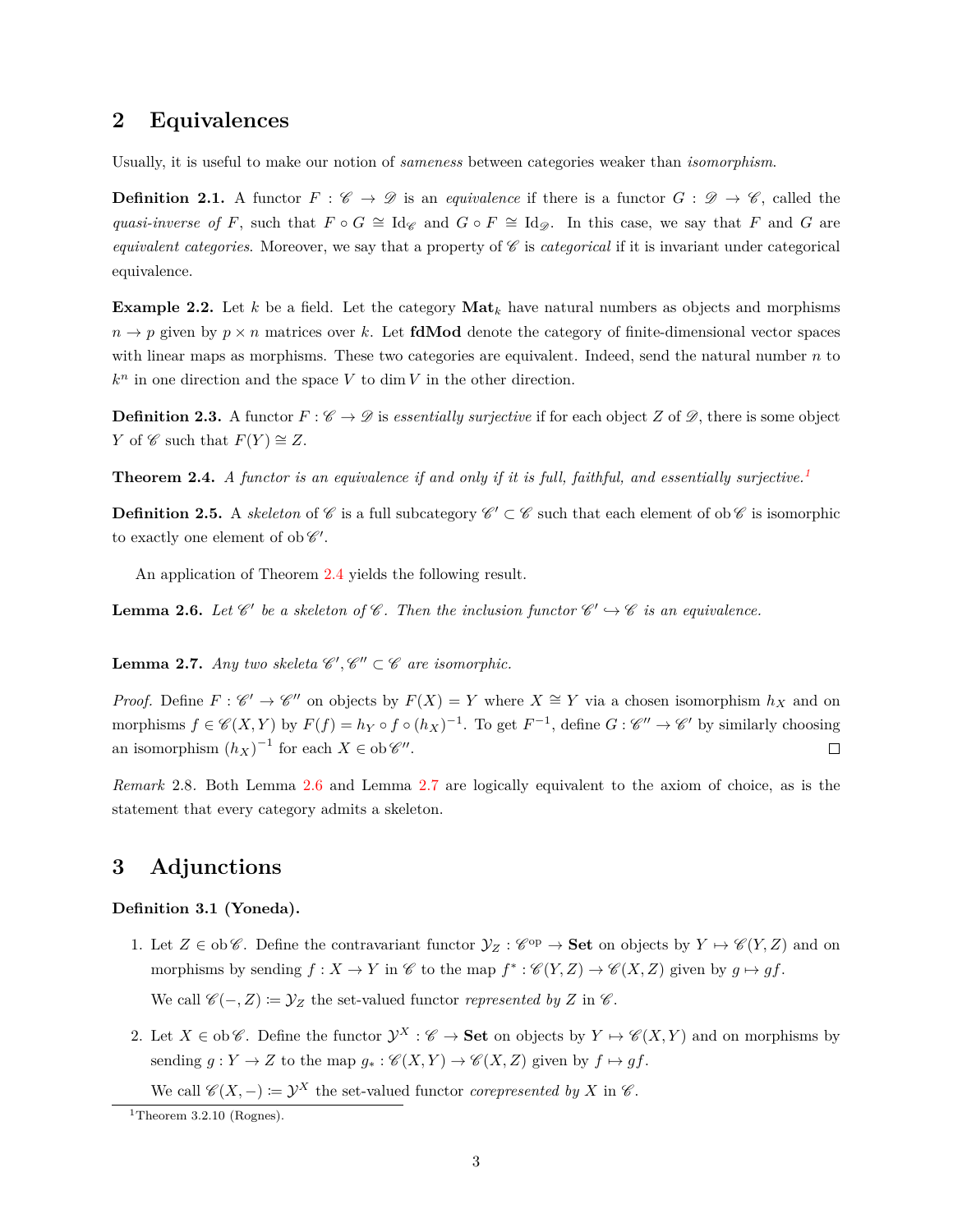A functor of the form  $\mathscr{C} \times \mathscr{C}' \to \mathscr{D}$  is called a *bifunctor*. Equivalently, this is a functor in each of the two arguments. In particular, define  $\mathscr{C}(-,-): \mathscr{C}^{op} \times \mathscr{C} \to \mathbf{Set}$  on objects by  $(X, X') \mapsto \mathscr{C}(X, X')$  and on morphisms by sending  $(f, f') : (X, X') \to (Y, Y')$  to the map  $\mathscr{C}(f, f') : \mathscr{C}(X, X') \to \mathscr{C}(Y, Y')$  given by  $g \mapsto f'g f$ .

Let  $\mathscr C$  and  $\mathscr D$  be categories and  $F : \mathscr C \to \mathscr D$  and  $G : \mathscr D \to \mathscr C$  be functors.

**Definition 3.2 (Kan).** Consider the set-valued bifunctors  $\mathscr{D}(F(-), -), \mathscr{C}(-, G(-)) : \mathscr{C}^{op} \times \mathscr{D} \to \mathbf{Set}$ . An *adjunction from F to G* is a natural isomorphism

$$
\phi : \mathscr{D}(F(-), -) \Rightarrow \mathscr{C}(-, G(-)).
$$

If such a  $\phi$  exists, then we say that  $(F, G)$  is an *adjoint pair (of functors)*.

Note that  $\phi$  is natural in the sense that for any map  $c: X' \to X$  in  $\mathscr{C}$  and  $d: Y \to Y'$  in  $\mathscr{D}$ , the square

$$
\mathscr{D}(FX, Y) \xrightarrow{\phi_{X,Y}} \mathscr{C}(X, GY)
$$
  

$$
c^*d_* \Bigg\downarrow \qquad \qquad \downarrow c^*d_*
$$
  

$$
\mathscr{D}(FX', Y') \xrightarrow{\phi_{X',Y'}} \mathscr{C}(X', GY')
$$

commutes in **Set**.

**Example 3.3.** Let  $(P, \leq)$  and  $(Q, \leq)$  be preorders. An adjoint pair  $(F : P \to Q, G : Q \to P)$  is precisely a pair of order-preserving functions such that

$$
Fx \leq y \iff x \leq Gy
$$

for all  $x \in P$  and  $y \in Q$ . In order theory, such a pair is called a *Galois connection*.

**Proposition 3.4.** *Left and right adjoints are both unique up to unique isomorphism.*

*Terminology.* We call F the *left adjoint* to G and G the *right adjoint* to F. In symbols,  $F \dashv G$ .

**Note 3.5.** It is straightforward to check that any adjoint triple  $F \dashv G \dashv H$  yields two new adjunctions:

$$
GF\dashv GH
$$
  

$$
FG\dashv HG
$$

**Definition 3.6.** Given an adjunction  $\phi : \mathscr{D}(F(-), -) \Rightarrow \mathscr{C}(-, G(-))$ , define the *unit morphism* 

$$
\eta_X = \phi_{X,FX} (\mathrm{Id}_{FX}) \in \mathscr{C}(X, GF(X))
$$

and the *counit morphism*

$$
\epsilon_Y = \phi_{GY,Y}^{-1} (\mathrm{Id}_{GY}) \in \mathscr{D}(FG(Y), Y).
$$

**Lemma 3.7.** *The unit morphisms*  $(\eta_X)_{X \in \text{ob } \mathscr{C}}$  *define a natural transformation*  $\eta$  : Id $_{\mathscr{C}} \Rightarrow GF$ *, and the counit morphisms*  $(\epsilon_Y)_{Y \in \text{ob } \mathscr{D}}$  *define a natural transformation*  $\epsilon : FG \Rightarrow \text{Id}_{\mathscr{D}}$ *.*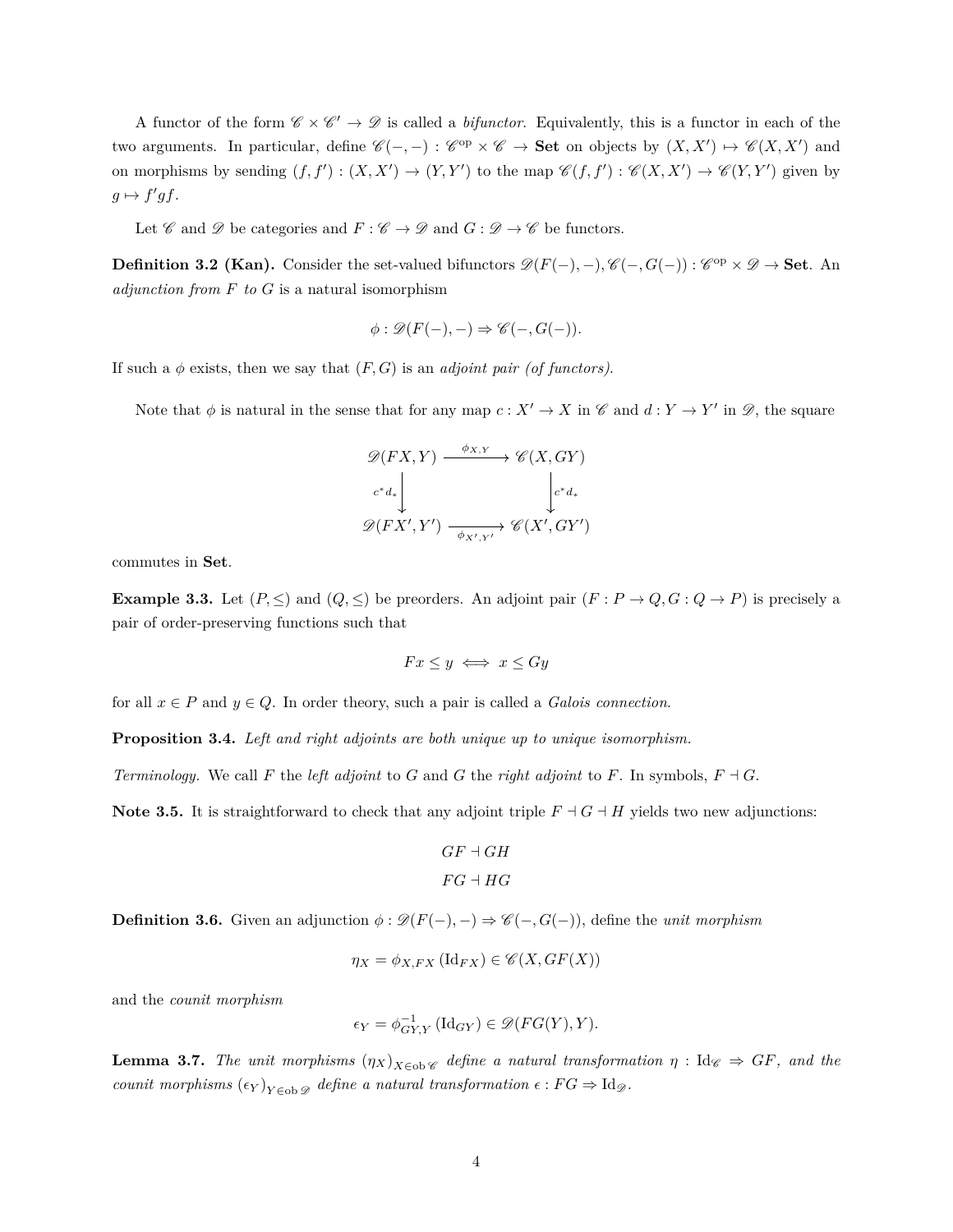*Proof.* For simplicity, let us just prove that  $\epsilon$  is a natural transformation. We must check that

$$
FG(Y) \xrightarrow{FG(y)} FG(Y')
$$
  
\n
$$
\xleftarrow{e_Y} \downarrow \qquad \qquad \downarrow \xleftarrow{e_{Y'}}
$$
  
\n
$$
Y \xrightarrow{y} Y'
$$

commutes for any map  $y: Y \to Y'$  in  $\mathscr{D}$ . By the naturality of  $\phi$ , we have that

$$
y \circ \epsilon_Y = y \circ \phi^{-1} (\text{Id}_{GY})
$$
  
=  $\phi^{-1} (Gy \circ \text{Id}_{GY})$   
=  $\phi^{-1} (\text{Id}_{GY'} \circ Gy)$   
=  $\phi^{-1} (\text{Id}_{GY'}) \circ FG(y)$   
=  $\epsilon_{Y'} \circ FG(y),$ 

as required.

Moreover, one can verify that the unit and counit of  $\phi$  satisfy the *triangle identities*,

$$
\epsilon_{FX} \circ F\eta_X = 1_{FX} \tag{4.1}
$$

$$
G\epsilon_Y \circ \eta_{GY} = 1_{GY},\tag{42}
$$

for any  $X \in ob \mathscr{C}$  and  $Y \in ob \mathscr{D}$ .

Conversely, suppose that *F* and *G* come equipped with two natural transformations

$$
\eta : \mathrm{Id}_{\mathscr{C}} \Rightarrow GF
$$

$$
\epsilon : FG \Rightarrow \mathrm{Id}_{\mathscr{D}}
$$

satisfying the triangle identities. Then we get an adjunction  $\phi$  from *F* to *G* with component

$$
\phi_{X,Y} : \mathscr{D}(FX,Y) \to \mathscr{C}(X,GY), \quad f \mapsto Gf \circ \eta_X.
$$

Indeed, define  $\psi_{X,Y} : \mathscr{C}(X,GY) \to \mathscr{D}(FX,Y)$  by  $g \mapsto \epsilon_Y \circ Fg$ . We have that

$$
\psi_{X,Y}(\phi_{X,Y}(f)) = \psi_{X,Y}(Gf \circ \eta_X)
$$
  
\n
$$
= \epsilon_Y \circ F(Gf \circ \eta_X)
$$
  
\n
$$
= \epsilon_Y \circ F(Gf) \circ F\eta_X
$$
  
\n
$$
= f \circ \epsilon_{FX} \circ F\eta_X
$$
 (naturality of  $\epsilon$ )  
\n
$$
= f.
$$
 (( $\Delta_1$ ))

Likewise, we have that  $\phi_{X,Y}(\psi_{X,Y}(g)) = g$ . Hence  $\phi_{X,Y}$  is a natural isomorphism in both X and Y with inverse  $\psi_{X,Y}$ .

Even so,  $\mathscr{C} \underset{G}{\rightleftarrows} \mathscr{D}$  need *not* be an equivalence of categories, as  $\eta$  and  $\epsilon$  may not be isomorphisms. Further, a given equivalence  $\mathscr{C} \stackrel{L}{\rightleftarrows} \mathscr{D}$  of categories need *not* be an adjunction, as its associated natural transformations

$$
\eta': \mathrm{Id}_{\mathscr{C}} \Rightarrow RL
$$

$$
\epsilon': LR \Rightarrow \mathrm{Id}_{\mathscr{D}}
$$

<span id="page-4-0"></span> $\Box$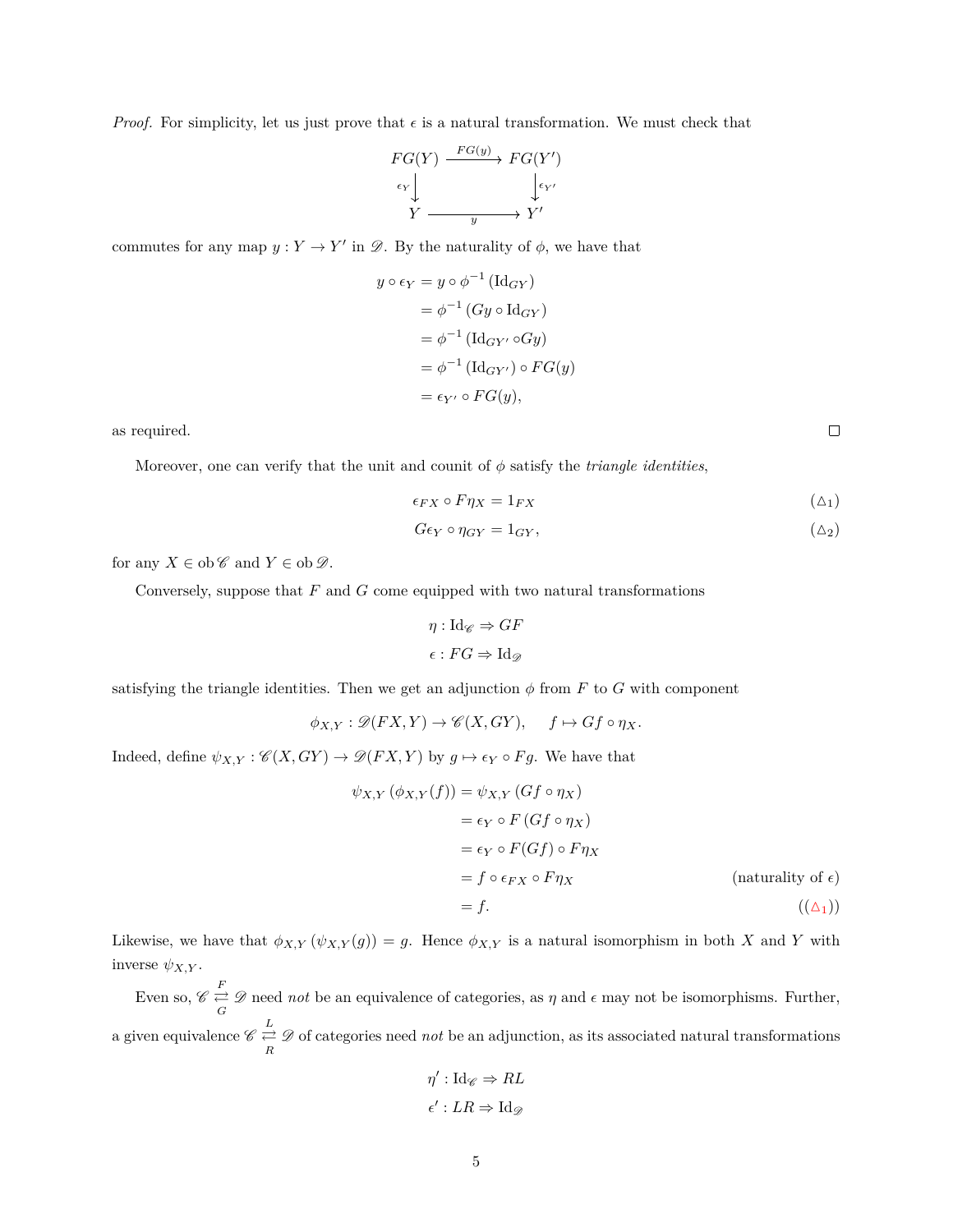may not satisfy the triangle inequalities. Nevertheless,  $(L, R)$  *is* an adjoint pair with unit  $\eta'$  and counit another natural transformation defined in terms of  $\eta'$  and  $\epsilon'$ . By symmetry,  $(R, L)$  is also an adjoint pair.

**Example 3.8 (Monad).** Let  $(\mathscr{C}, \otimes, 1)$  be a monoidal category. A *monoid* in  $\mathscr{C}$  is an object *M* equipped with a *multiplication* map  $\mu : M \otimes M \to M$  and a *unit* map  $\eta : 1 \to M$  that satisfy certain coherence properties expressing that  $\mu$  is associative and that  $\eta$  is a two-sided identity. Given two monoids  $(M, \mu, \eta)$ and  $(M', \mu', \eta')$  in  $\mathscr{C}$ , a map  $f : M \to M'$  in  $\mathscr{C}$  is a *morphism of monoids* if it satisfies

$$
f \circ \mu = \mu' \circ (f \otimes f) \qquad f \circ \eta = \eta'.
$$

A *comonoid* N in C is a monoid in C<sup>op</sup>, equipped with a *comultiplication* map  $\delta: N \to N^2$  and a *counit* map  $\epsilon : N \to 1$ .

For example, a monoid in the monoidal category ( $\text{End}(\mathscr{C}), \circ, \text{Id}_{\mathscr{C}}$ ) of endofunctors of  $\mathscr{C}$  is called a *monad on*  $\mathscr C$ . A comonoid in  $\text{End}(\mathscr C)$  is called a *comonad on*  $\mathscr C$ .

Explicitly, a monad on  $\mathscr C$  consists of an endofunctor  $T : \mathscr C \to \mathscr C$  together with two natural transformations  $\eta: \text{Id}_{\mathscr{C}} \to Y$  and  $\mu: T^2 \to T$  such that the following diagrams commute:



These are precisely the *associativity* and *unit* laws, respectively. Now, let  $(F \colon \mathscr{C} \to \mathscr{D}, G \colon \mathscr{D} \to \mathscr{C})$  be an adjoint pair with unit  $\eta$  :  $\text{Id}_{\mathscr{C}}$  :  $G \circ F$  and counit  $\epsilon : F \circ G \to \text{Id}_{\mathscr{D}}$ . We then have a natural transformation  $(G \circ F)^2 \to G \circ F$  given componentwise by

$$
G(\epsilon_{FX}): GFGFX \to GFX
$$

One can check that  $(G \circ F, \eta, G \epsilon_F)$  is a monad on  $\mathscr{C}$ .

Dually, a comonad  $R : \mathscr{C} \to \mathscr{C}$  on  $\mathscr{C}$  satisfies the relations

$$
\delta_R \circ \delta = R\delta \circ \delta
$$

$$
\epsilon_R \circ \delta = \text{Id}_R = R\epsilon \circ \delta.
$$

Moreover, any adjoint pair  $(F \colon \mathscr{C} \to \mathscr{D}, G \colon \mathscr{D} \to \mathscr{C})$  with unit  $\eta$  and counit  $\epsilon$  induces a comonad  $(G, \epsilon, \delta)$ on  $\mathscr{D}$  where

$$
G \equiv F \circ G : \mathcal{D} \to \mathcal{D}
$$

$$
\delta \equiv F \eta_G : G \to G^2.
$$

**Theorem 3.9.** *The category of monoids in*  $\mathscr C$  *is equivalent to the category of*  $\mathscr C$ *-enriched categories with one object.*

### <span id="page-5-0"></span>**Example 3.10.**

(1) The forgetful functor  $U : \mathbf{Grp} \to \mathbf{Set}$  has a left adjoint  $F : \mathbf{Set} \to \mathbf{Grp}$  sending a set to the free group generated by *A*.